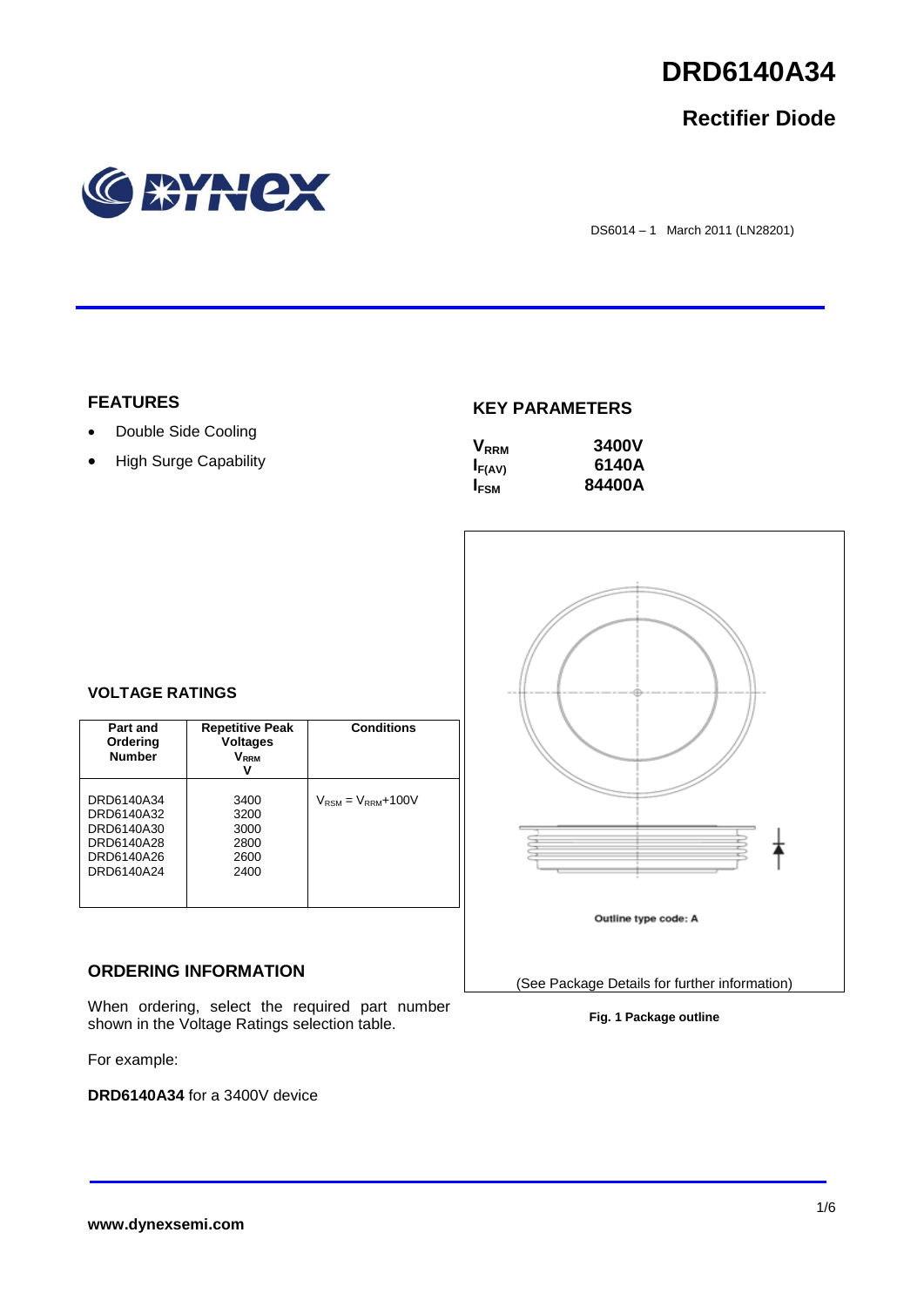

## **CURRENT RATINGS**

**Tcase = 75°C unless stated otherwise**

| Symbol             | <b>Parameter</b>                     | <b>Test Conditions</b>   | Max.  | <b>Units</b> |  |
|--------------------|--------------------------------------|--------------------------|-------|--------------|--|
| Double Side Cooled |                                      |                          |       |              |  |
| $I_{F(AV)}$        | Mean forward current                 | Half wave resistive load | 7730  | A            |  |
| IF(RMS)            | <b>RMS</b> value                     | $\blacksquare$           | 12140 | A            |  |
| IF.                | Continuous (direct) on-state current | -                        | 10930 | Α            |  |

### **Tcase = 100°C unless stated otherwise**

| Symbol              | <b>Parameter</b>                     | <b>Test Conditions</b>   | Max. | <b>Units</b> |  |  |
|---------------------|--------------------------------------|--------------------------|------|--------------|--|--|
|                     | <b>Double Side Cooled</b>            |                          |      |              |  |  |
| $I_{F(AV)}$         | Mean forward current                 | Half wave resistive load | 6140 | Α            |  |  |
| I <sub>F(RMS)</sub> | <b>RMS</b> value                     | $\overline{\phantom{0}}$ | 9640 | A            |  |  |
| IF                  | Continuous (direct) on-state current | ۰                        | 8680 | A            |  |  |

## **SURGE RATINGS**

| Symbol      | <b>Parameter</b>                        | <b>Test Conditions</b>                            | Max.  | <b>Units</b>      |
|-------------|-----------------------------------------|---------------------------------------------------|-------|-------------------|
| <b>IFSM</b> | Surge (non-repetitive) on-state current | 10ms half sine, $T_{\text{case}} = 160^{\circ}$ C | 84.4  | kA                |
| $l^2t$      | I <sup>'</sup> t for fusing             | $V_R = 0$                                         | 35.62 | MA <sup>2</sup> s |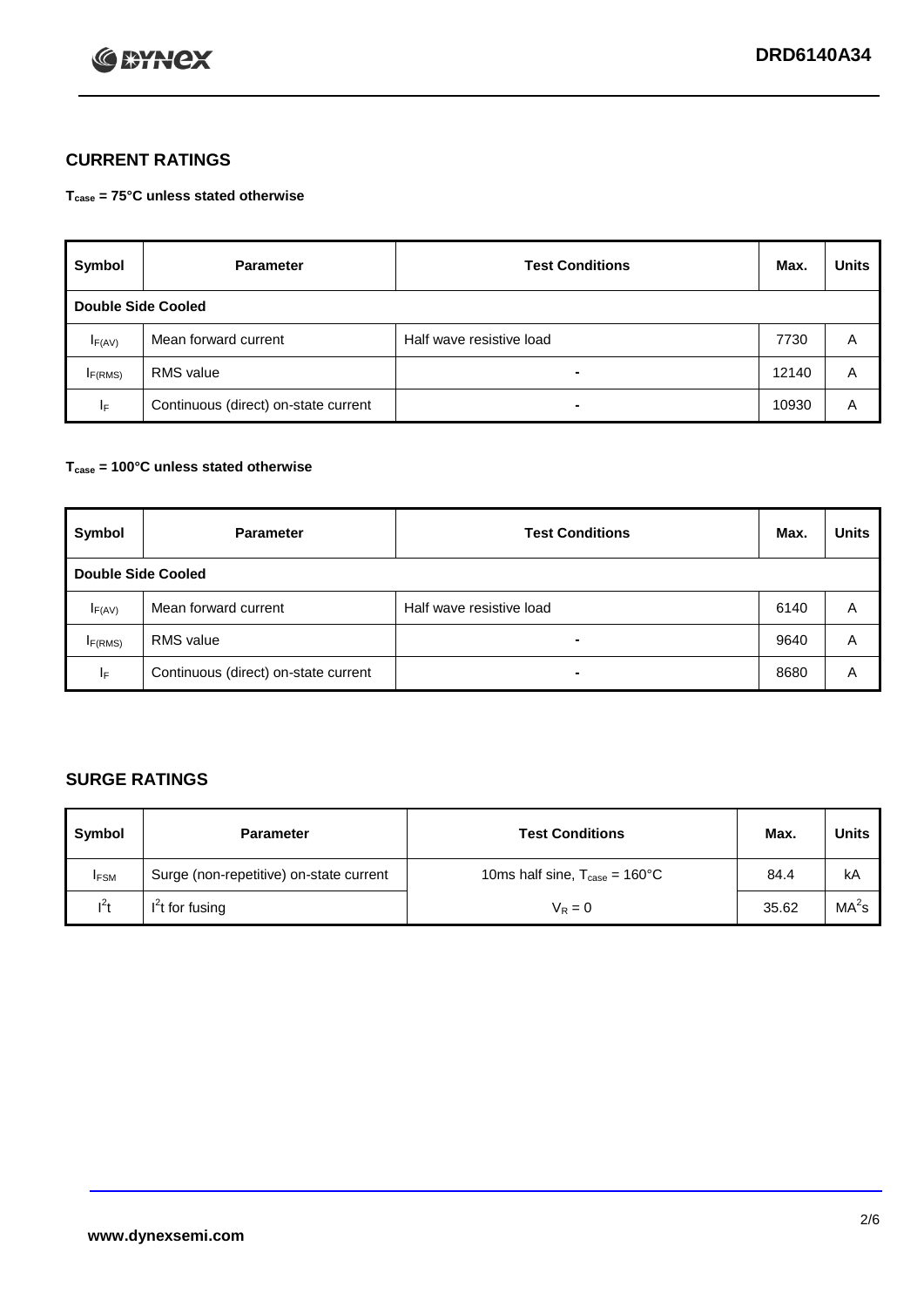## **THERMAL AND MECHANICAL RATINGS**

| Symbol           | <b>Parameter</b>                      | <b>Test Conditions</b>                      |    | Min.  | Max.   | <b>Units</b> |
|------------------|---------------------------------------|---------------------------------------------|----|-------|--------|--------------|
| $R_{th(j-c)}$    | Thermal resistance – junction to case | Double side cooled                          | DC |       | 0.0057 | °C/W         |
| $R_{th(c-h)}$    | Thermal resistance – case to heatsink | Double side cooled                          | DC |       | 0.0015 | °C/W         |
| $T_{\rm vj}$     | Virtual junction temperature          | Blocking V <sub>DRM</sub> / <sub>VRRM</sub> |    | $-40$ | 160    | °C           |
| $T_{\text{stg}}$ | Storage temperature range             |                                             |    | $-40$ | 160    | °C           |
| $F_m$            | Clamping force                        |                                             |    | 80    | 100    | kN           |

## **CHARACTERISTICS**

| Symbol                   | <b>Parameter</b>     | <b>Test Conditions</b>                                                                           | Min.           | Max. | <b>Units</b> |
|--------------------------|----------------------|--------------------------------------------------------------------------------------------------|----------------|------|--------------|
| $\mathsf{V}_\mathsf{FM}$ | Forward voltage      | At 6000A peak, $T_{\text{case}} = 160^{\circ}C$                                                  |                | 1.10 | V            |
| <b>I</b> <sub>RM</sub>   | Peak reverse current | At $V_{DRM}$ , $T_{case} = 160^{\circ}C$                                                         | ۰              | 400  | mA           |
| $Q_{\rm S}$              | Total stored charge  | $I_F = 4000A$ , dl <sub>RR</sub> /dt = 10A/us<br>$T_{\text{case}} = 160^{\circ}$ C. $V_R = 100V$ | $\blacksquare$ | 7000 | μC           |
| V <sub>TO</sub>          | Threshold voltage    | At $T_{vi}$ = 160 $^{\circ}$ C                                                                   | $\blacksquare$ | 0.80 | V            |
| $r_{\text{T}}$           | Slope resistance     | At $T_{vi} = 160^{\circ}$ C                                                                      | ۰              | 0.05 | $m\Omega$    |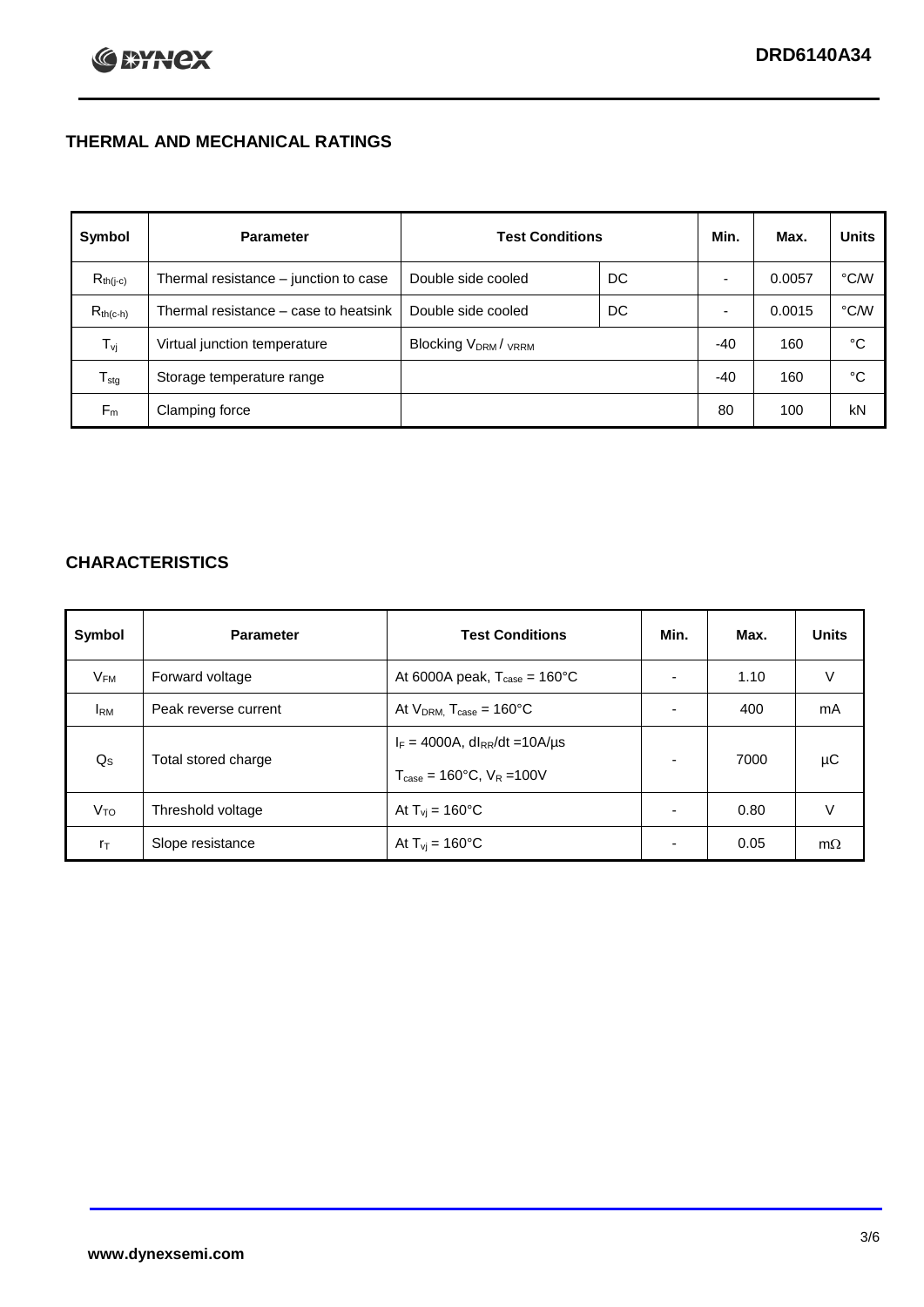# **C BYNCX**

## **CURVES**



### **Fig.2 Maximum forward characteristics Fig.3 Dissipation curves**



**junction to case**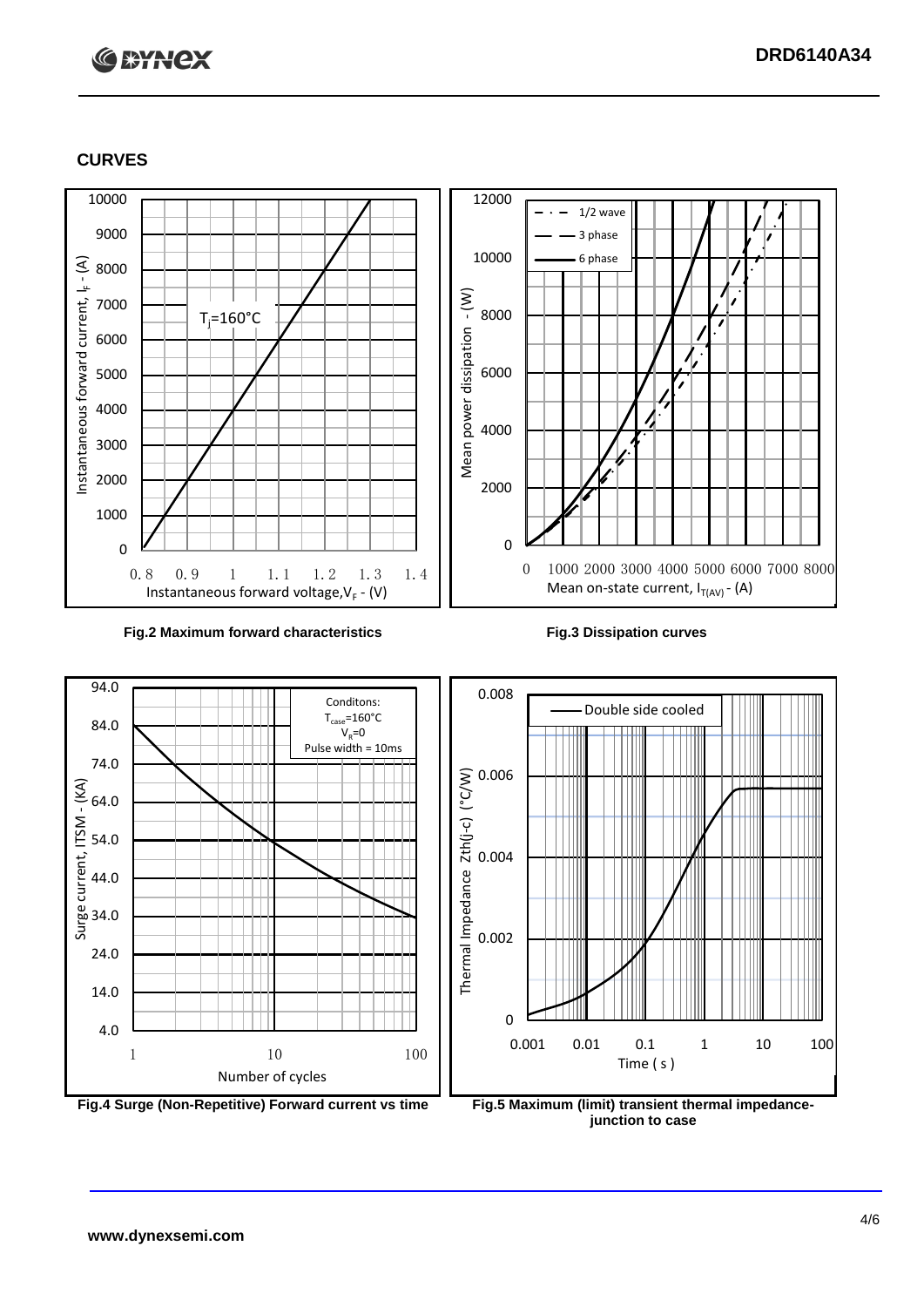

## **PACKAGE DETAILS**

For further package information, please contact Customer Services. All dimensions in mm, unless stated otherwise. DO NOT SCALE.



## **Note:**

Some packages may be supplied with gate and or tags.